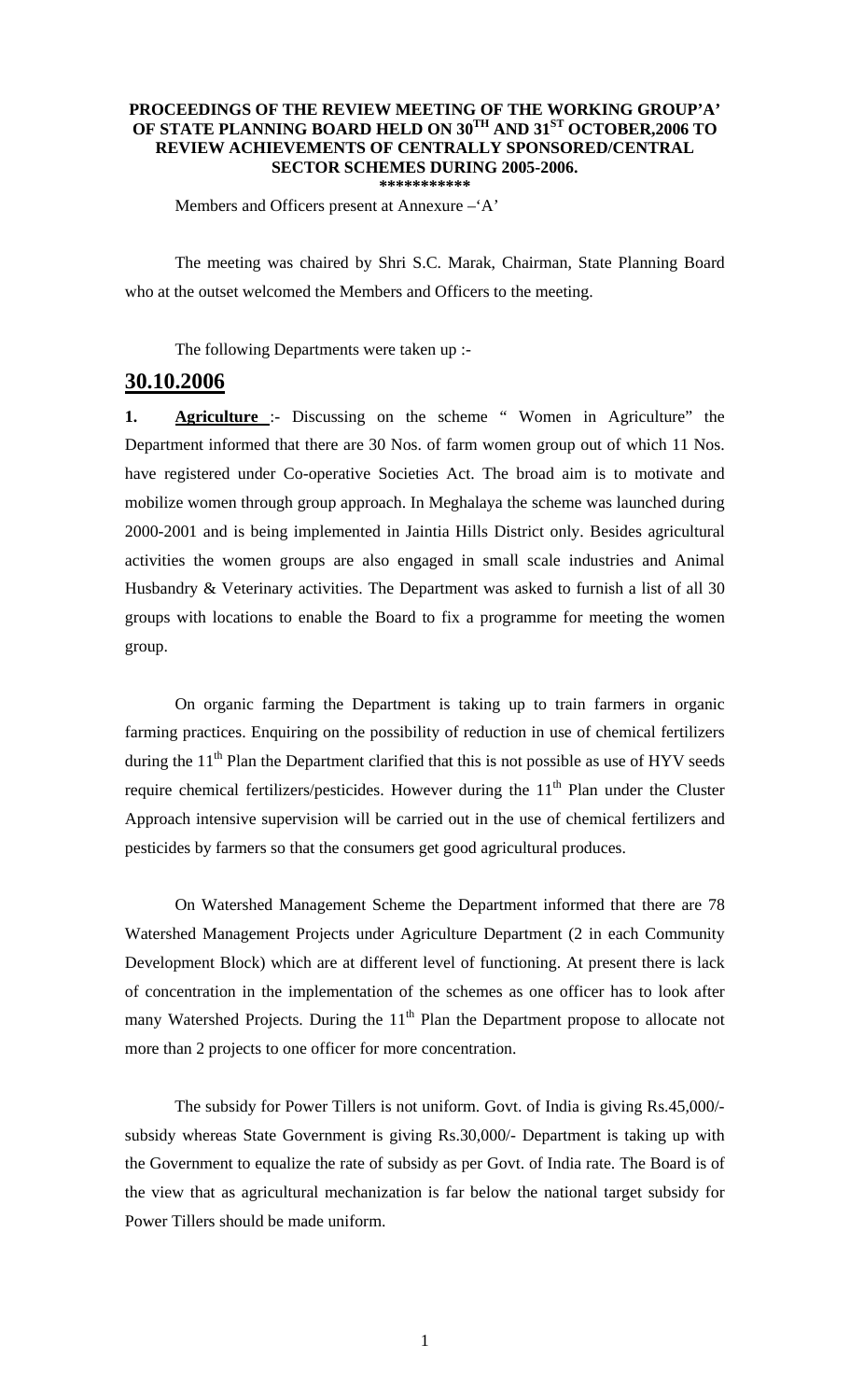Hydrams and Micro Irrigation structures are yet to be installed in isolated and scattered areas which do not qualify for inclusion under the Minor Irrigation projects of the Government.

**2. Horticulture** :- Discussing the Tea scheme in the state the Department informed that during 2005-2006 the Tea Board has released an amount of Rs.16 lacs toward setting up of tea nurseries in the state. The amount has been distributed to the Tea Experimental Centres at Umsning, Umwang and Rongram. The department is also taking up many Horticultural schemes under the Technical Mission in which funds do not come through the State Exchequer.

 Regarding Rubber Plantation in Garo Hills the Board advises the Department to guide and encourage the rubber growers to take up cultivation of companion crops such as pineapple, betel leaves, coffee etc in their plantation to improve their economy.

**3. Minor Irrigation** :- There are 2 Central Schemes under Minor Irrigation Sector viz., Command Area Development and Rationalisation of Minor Irrigation statistics Under Command Area 1.224 Projects has been covered till date. Under the scheme Rationalisation of statistics census of Minor Irrigation Schemes are taken up.  $1<sup>st</sup>$ ,  $2<sup>nd</sup>$  and  $3<sup>rd</sup>$  Census are completed and Department is to start conducting the  $4<sup>th</sup>$  Census through the Community Development Blocks. The purpose of the census is to know the total area covered in the state under Minor Irrigation.

## **Observation of Year of the Farmer 2007**

The Department proposed to organize crop-wise area-wise seminars by bringing experts from outside the State for knowledge on new technologies. Monetary incentives to be given to the farmers for best managed crop, best managed farm, highest yields etc. "Exposure Trips" will be organized to enable the farmers to know more about their crops Organization of Fruit Festival of indigenous fruits to be taken up.

 The Year of the Farmer 2007 will be observed as such, to enable the Department to get the feedback so that the remaining 4 years of the  $11<sup>th</sup>$  Plan can be tailored in accordance with the need of the farmers.

 The Board is of the view that a High Power Committee at the state level should be constituted to oversee the celebration of Year of the Farmer 2007 to ensure its success. The programmes should be organized at the block level to ensure maximum participation of the farmers.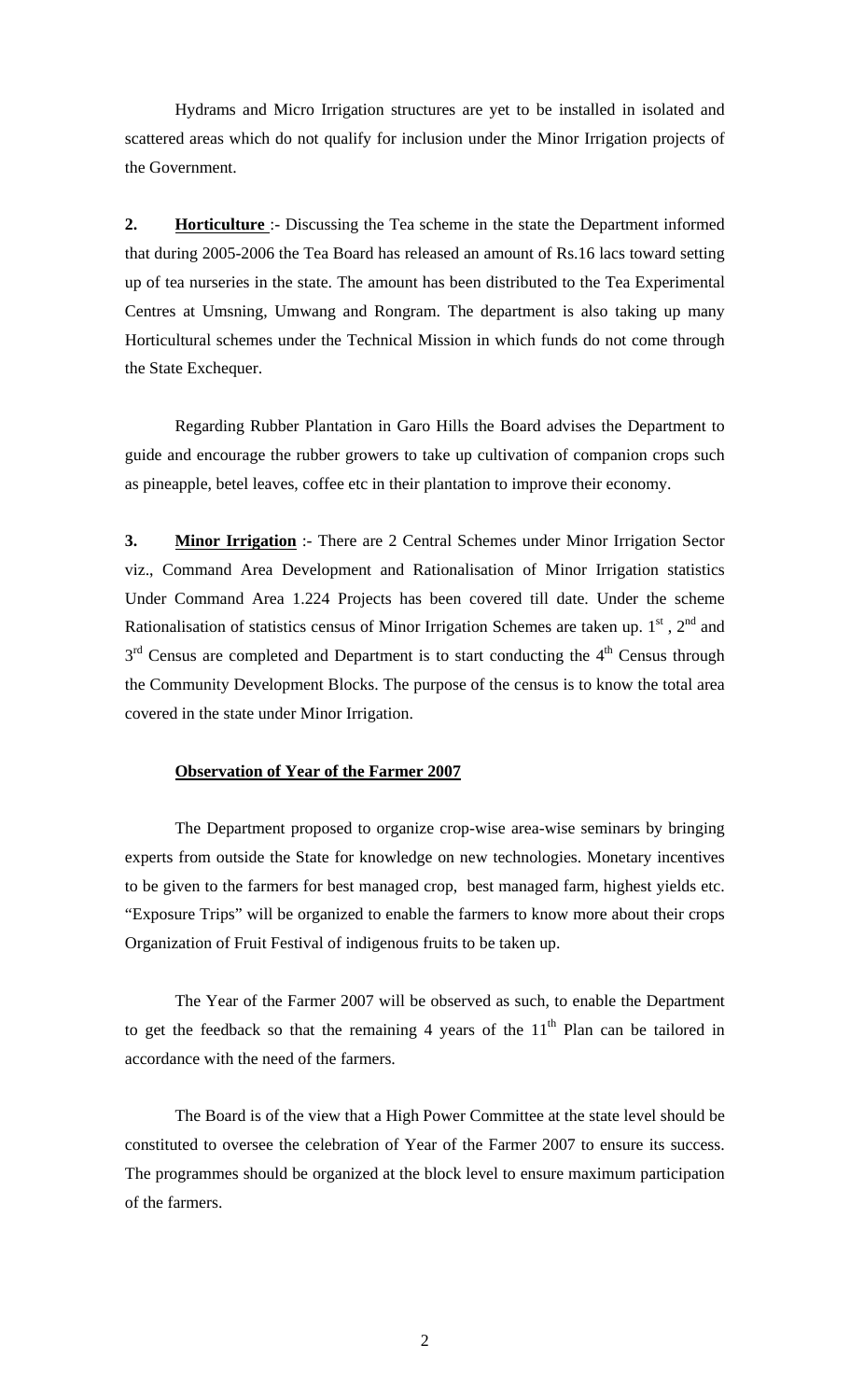**4. Animal Husbandry & Veterinary** :- While discussing the Central schemes of the Department the Board noted that there is no expenditure under the 100% Central assistance scheme of National Project for Cattle and Buffalo Breeding Farm. The Department informed that fund has not been released by Govt. of India during 2005-2006. However during the early part of 2006-2007 an amount of Rs.120.08 lacs was released directly to the State Implementing Agency and the scheme is in the progress of implementation during the current year. The Govt. of India has directed for implementation of the Livestock Insurance Scheme which has been taken up as a Pilot Project in East Khasi Hills and Ri-Bhoi Districts. Expansion of Poultry Farms at Nongstoin and Williamnagar and construction work for Turkey Breeding Farm are taken up during 2005-2006.

 Under Dairy Sector the Department proposes to set up 30 Nos. Cooperative Societies in Jowai and 31 Nos. in Garo Hills. The agencies are headed by the Deputy Commissioners and monitored by the Technical Committee. The Agency is meant for procuring and marketing milk.

**5. Fisheries** :- There are 3 components under the ongoing Centrally Sponsored Scheme of Fish Farmers Development Agency. Viz. (i) Construction of new ponds (ii) Renovation of ponds and (iii) Training of Fish Farmers. The list of beneficiaries is recommended by the District Level Governing Body and approved by the State Level Governing Body headed by the Minister In-Charge Fisheries. During 2005-2006 the State Governing Body has not been convened but works are disposed by the Executive Committee which met 2 times. During the  $10<sup>th</sup>$  Plan the scheme could not be implemented till date as the Central Share of 75% has not been released by the Govt. of India. 25% only was available under State Share.

 The Department was asked to submit clarification on non-release of Central Share by the Govt. of India continuously for 4 years of the  $10<sup>th</sup>$  Plan.

 The new Central Sector Scheme Strengthening of Data Base and Information Net Working was implemented during 2005-2006 to develop Geographical Info System and conduct census on important parameters on Inland Fisheries. An amount of Rs.14.02 lacs was sanctioned by Govt. of India during 2005-2006 for purchase of computers/servers etc.

**6. Sericulture & Weaving** :- Almost all the Central Schemes under Sericulture Sector are financed on the ratio of 90% Central Share and 10% State Share. The projected outlay for the  $10^{th}$  Plan is Rs.614.64 lacs Central Share and Rs.66.92 lacs State's Share. The expenditure for the  $1<sup>st</sup>$  3 years of the  $10<sup>th</sup>$  Plan is Rs.292.77 lacs (Central Share) and Rs.2.00 lacs (State Share). Less expenditure under State Share is due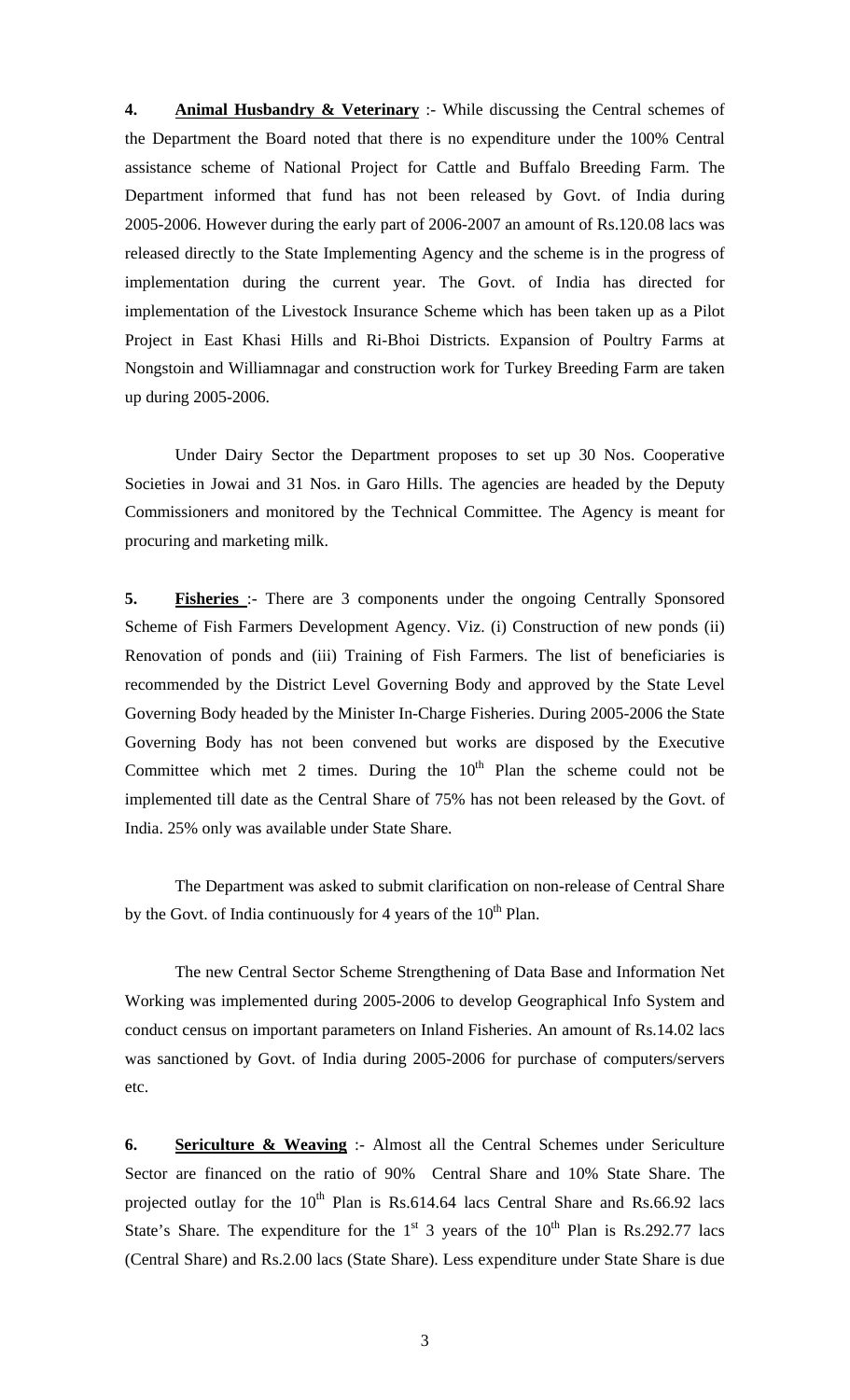to less availability of fund due to plan cuts. During 2005-2006 Rs.181.80 lacs was utilized under Central Share and Rs.19.85 lacs was utilized under State Share.

 Under the Handloom sector the Department is implementing (i) Health Package Scheme for Handloom Weavers and (ii) Workshed-cum-Housing Scheme fully funded by the Govt. of India. Under (i) the scheme intends to ameliorate some of the health problems related to the weaving profession such as T.B., Asthma, Eye problems, maternity benefits for women etc. Till 2005-2006 333 Nos. weavers have benefited from this scheme. Under (ii) 646 nos. weavers have benefited from the scheme till 2005-2006.

 The Board is of the view that improvement of infrastructure is a must for the Department and in this context advises the Department to find out ways and means to convert Non-Plan expenditure into Plan to get some funds for the purpose.

**7. Community & Rural Development** :- The Department is implementing a maximum number of Central Schemes for development of the rural areas and has witnessed a considerable improvement in the economic condition of the beneficiaries Under SGSY an amount of Rs.298.63 lacs was utilized during 2005-2006 benefiting 1000 SHGs and 24 individuals. Under IAY scheme 5775 Nos. of low cost housing were newly constructed and 2647 Nos. of upgradation works were undertaken. Under RSVY scheme the Annual Plan of Action for this programme is prepared by the District Administration. An amount of Rs.750.00 lacs was utilized during 2005-2006. The NFFWP a Central Sector Scheme launched by the Govt. of India in 2004-2005 is to be implemented in South Garo Hills District. A five year perspective Plan for the District will be prepared blockwise under this programme.

 Discussing on the functioning of the DRDAs the Board desires the following information on DRDAs.

- (i) Mode of implementation of schemes by DRDAs.
- (ii) The amount of money released to the DRDAs and the amount of money that is still lying with the DRDAs.

 The Department is also submit the names of each Community Development Block and the Gram Sevak Circles within the Block.

## **31.10.2006**

**1. Tourism** :- The Board enquired on the position of construction of Boat House, Cafeteria etc at Lumpongdeng in which an amount of Rs.9.43 lacs was released by Govt. of India. The Department informed that this scheme was implemented by an NGO "Maitshaphrang" in which Rs.4.20 lacs has been utilized. However due to non-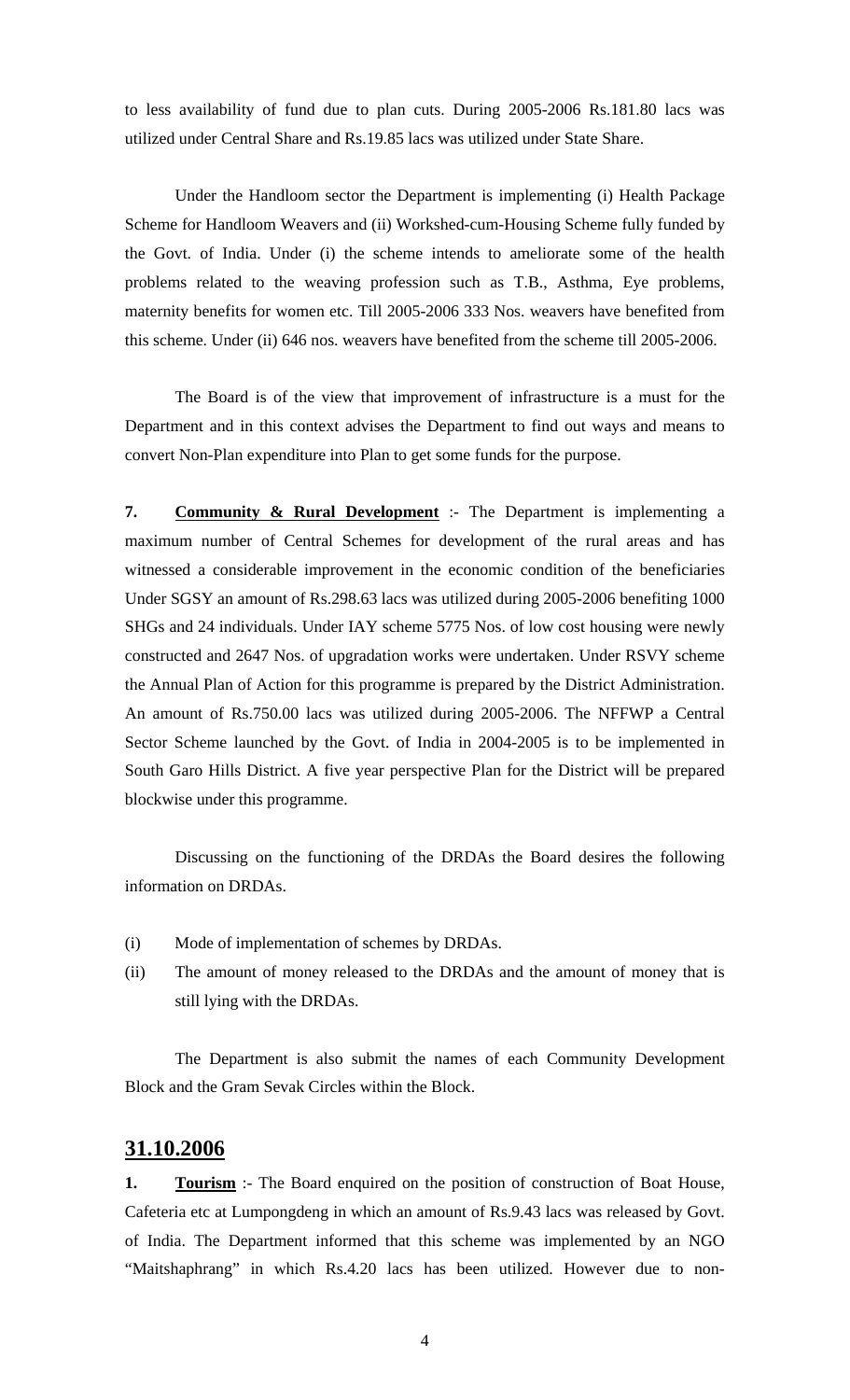submission of Utilization Certificate the scheme was dropped by Govt. of India and the Department proposed to divert the balance amount of Rs.5.23 lacs to other schemes in Williamnagar. In view that the clarification submitted by the Department in this connection is not clear the Board asked the Department to submit the Agreement between the Department and Maitshaphrang for its perusal.

 On learning that the scheme for construction of 4 cottages in Nongkhnum Island was also dropped by Govt. of India the Board would like a status note on each of the Tourism schemes as per statement submitted by the Department.

**2. PHE** :- The Accelerated Rural Water Supply Programme (ARWSP) is 100% funded by the Govt. of India and is utilized for covering Not Covered (NC) and Partially Covered (PC) habitations, providing water supply for schools and ICDS centres and tackling problem of excess iron . During 2005-2006 Rs.40 crores was released by Govt. of India 86 Nos. (NC) and 171 Nos. (PC) habitations were covered. 650 Nos. of schools and 65 ICDS centres were provided with safe water supply. The Department has identified 124 habitations affected with excess iron out of which 27 Nos were treated during 2005-2006.

 The Prime Minister's package launched in 2003-2004 was completed during 2005-2006. 956 hand pumps were installed, 843 primary schools were provided with safe drinking water and 1276 traditional sources of water supply were revived in rural areas.

 Under "Swajaldhara" fund is released by Govt. of India directly to the Deputy Commissioners who released the same to the District Commissioners. The schemes are implemented by the villagers who are to contribute 10% of the project costs. Out of 17 schemes sanctioned by Govt. of India 5 schemes are completed during 2005-2006. Govt. of India has appointed a Committee to monitor the functioning of the schemes.

 The Board desires for an evaluation of the 5 completed schemes and asked the Department to submit the evaluation report.

 The Department has also taken up installation of water treatment plants in the main sources in all Districts. Accumulation of stores has been totally banned. Purchase of materials is made against the scheme. Regarding protection of " Catchment Area" the Department informed that there are problems as the catchment areas fall under private land. Government has set up a Committee to come up with a Revised Forest Environment Act. The Board would like to know the present position of the Act.

 Under Total Sanitation Campaign proposals were submitted to Govt. of India for all the seven districts. Sanction was received for 2 districts – East Khasi Hills and West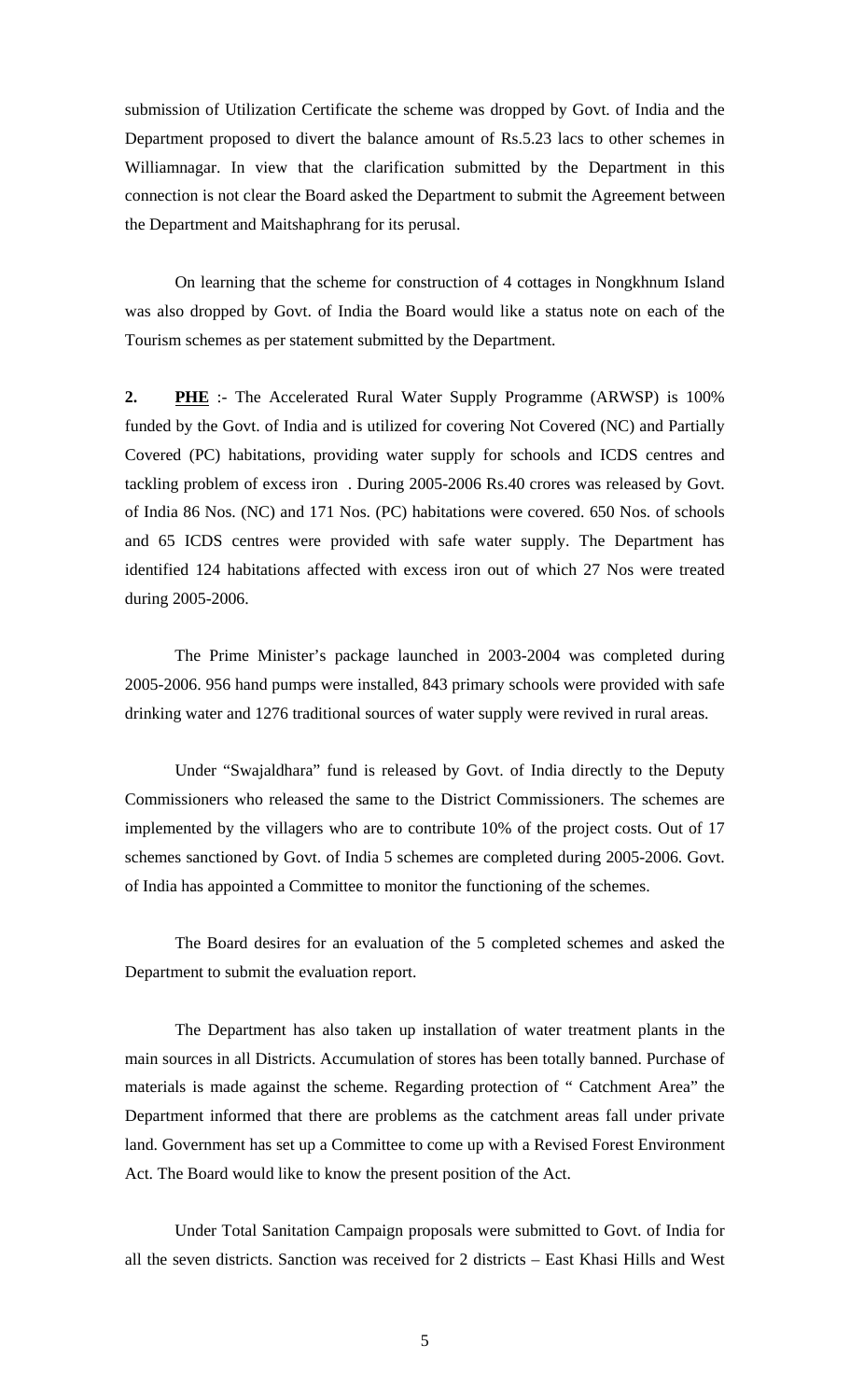Garo Hills. Awareness Campaigns are being taken up and sanitary provisions are being taken up in Betasing.

**3. Education** :- While discussing Mass & Elementary Education the Board pointed out that it is difficult to make an evaluation of the performance of the schemes as the Department have submitted figures only as per statements I and II. The Board would therefore like a brief note on each scheme to explain/support the figures projected in the statements.

 The Centrally Sponsored Scheme of Sarva Shiksha Abhiyan (SSA) was implemented on a sharing pattern of 75:25 (Central Share & State Share) during the  $10^{th}$ Plan. During 2005-2006 an amount of Rs.1921.00 lacs Central Share was funded to the Society and an amount of Rs.817.70 lacs was received as State Share. Under NLCPR Govt. of India has sanctioned an amount of Rs.1120.00 lacs during 2003-2004 for construction of school buildings. The Department is taking up construction of 200 Lower Primary Schools, 44 Upper Primary Schools and 80 Additional classrooms in Lower Primary Schools during 2005-2006.

 Regarding the matter of handing over to PHE the job of supplying drinking water to school buildings to avoid overlapping of activities, the Department clarified that as per SSA norms fund is released to the society and schemes are to be implemented with public participation. The State Coordinators and District Coordinators for civil works are appointed on contract basis. Govt. of India has appointed NEHU as the Monitoring Agency in respect of SSA scheme.

 On distribution of text books the Department informed that the matter has been rectified and text books are to be distributed at the beginning of the year. Govt. of India is willing to give the scale of pay to Primary School Teachers if the state Government also comes forward in this regard. Department is taking up the matter with the Govt.

 The Board desires information on the total No. of schools supplied with computers district-wise and the expenditure so far.

**4. Health & Family Welfare** :- All the Central Schemes of the Department are under Central Sector with 100% Central Assistance. The schemes of the Department was discussed. Enquiring on the problem of Aids in the state the Department informed that it is difficult to make a satisfactory assessment as data/statistics on the disease is difficult to obtain because of social stigma. The State's data so far is only 75 cases. The Board noted that in spite of so much money being spent malaria is getting worse year by year. On the increase number of T.B. cases it was informed that with a new line of treatment T.B. patients need not be hospitalized but can be treated as outdoor patients.